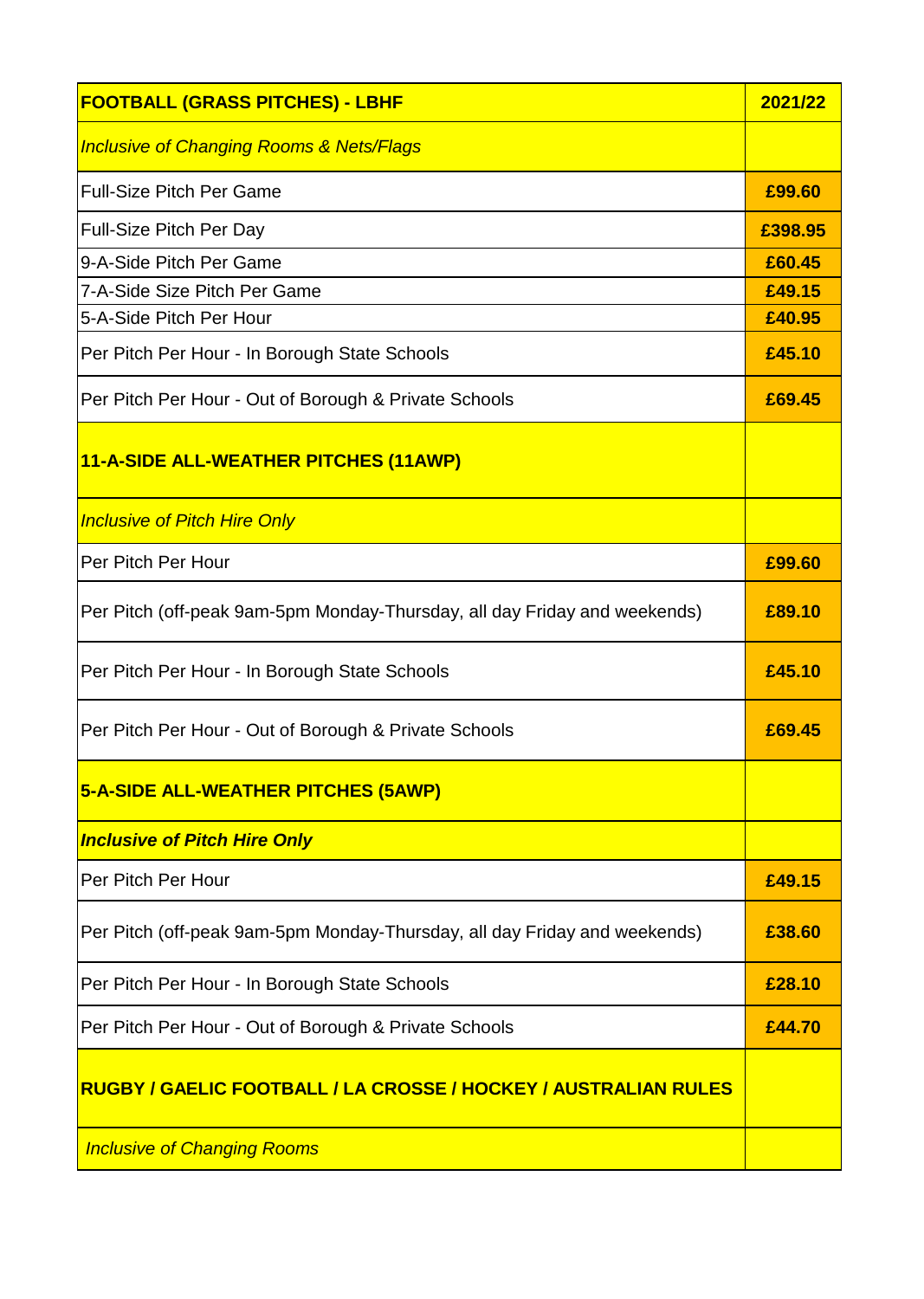| Per Pitch Per game                                                                                 | £99.65           |
|----------------------------------------------------------------------------------------------------|------------------|
| Junior Size Pitch Per Game                                                                         | £62.25           |
| Per Pitch Per Hour - In Borough State Schools                                                      | £45.10           |
| Per Pitch Per Hour - Out of Borough & Private Schools                                              | £69.45           |
| <b>CRICKET PITCH - LBHF</b>                                                                        |                  |
| <b>Inclusive of Changing Rooms. N</b>                                                              |                  |
| Per pitch (weekend and bank holiday)                                                               | £134.20          |
| Per pitch (Group training/coaching everyday)                                                       | £51.75           |
| Per pitch plus nets (weekend and bank holiday)                                                     | £145.45          |
| Per pitch plus net (Group training/coaching everyday)                                              | £62.10           |
| Per pitch (weekday)                                                                                | £110.85          |
| Per pitch plus nets (weekday)                                                                      | £122.20          |
| Per pitch - In-Borough State School                                                                | £45.10           |
| Per pitch - Out of Borough and Private School                                                      | £69.45           |
| <b>CRICKET (NETS)</b>                                                                              |                  |
| Inclusive of Net Hire only, where requested without a pitch.                                       |                  |
| Per pair - Hour                                                                                    | £17.30           |
| Per pair - In-Borough State School - Hour                                                          | £13.30           |
| Per pair - Out of Borough and Private School - Hour<br>Per pair (pre-booked for 5 bookings) - Hour | £16.90<br>£62.25 |
| ROUNDERS/BASEBALL/SOFTBALL                                                                         |                  |
| <b>Inclusive of Changing Rooms.</b>                                                                |                  |
| Per pitch - adult                                                                                  | £99.70           |
| Per Pitch Per Hour - In Borough State Schools                                                      | £45.10           |
| Per Pitch Per Hour - Out of Borough & Private Schools                                              | £69.60           |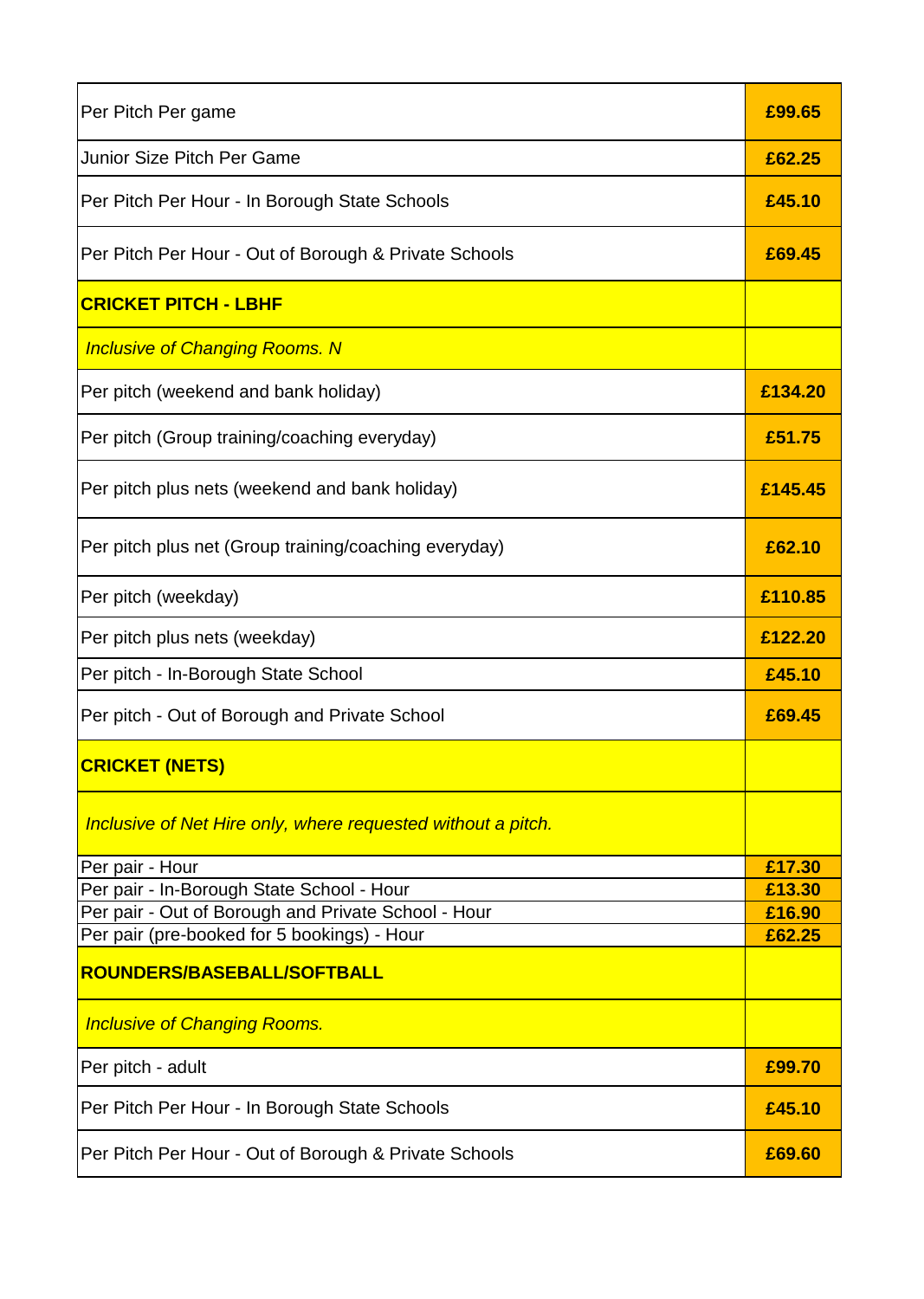| <b>TOUCH/TAG RUGBY</b>                                                                  |                  |
|-----------------------------------------------------------------------------------------|------------------|
| <b>Inclusive of Pitch Hire Only</b>                                                     |                  |
| Per Pitch Per Game                                                                      | £52.65           |
| Per Pitch Per Hour - In Borough State Schools                                           | £45.10           |
| Per Pitch Per Hour - Out of Borough & Private Schools                                   | £69.60           |
| <u>ATHLETICS &amp; SPORTS DAYS - HURLINGHAM PARK &amp; SOUTH PARK</u>                   |                  |
| <b>Inclusive of Line Markings (100m Track) &amp; Changing Rooms</b>                     |                  |
| Per Space Per Hour                                                                      | £69.80           |
| Per Space Per Hour - In Borough State Schools                                           | £45.10           |
| Per Space Per Hour - Out of Borough & Private Schools                                   | £69.60           |
| <b>ATHLETICS &amp; SPORTS DAYS - All Other Sites</b>                                    |                  |
| <b>Inclusive of Pitch Hire Only</b>                                                     |                  |
| Per Space Per Hour                                                                      | £32.65           |
| Per Space Per Hour - In Borough State Schools                                           | £28.15           |
| Per Space Per Hour - Out of Borough & Private Schools                                   | £46.35           |
| <b>TENNIS - LBHF</b>                                                                    |                  |
| Pay and play - Hour                                                                     | £11.00           |
| Pay and play - Youth (under 18) - Hour                                                  | £3.85            |
| Pre-booked - school - Hour                                                              | £3.85            |
| Pre-booked (minimum of 5 bookings) - Hour<br>Pre-booked (minimum of 10 bookings) - Hour | £40.55<br>£81.30 |
| Floodlights - Hour                                                                      | £3.35            |
| Coaches licence fee - Annual                                                            | £1,315.50        |
| <b>NETBALL - LBHF</b>                                                                   |                  |
| Per Court Per Hour - Daytime                                                            | £23.35           |
| Per Court (Group training/coaching daytime)                                             | £25.90           |
| Per Court Per Hour - Floodlit                                                           | £35.05           |